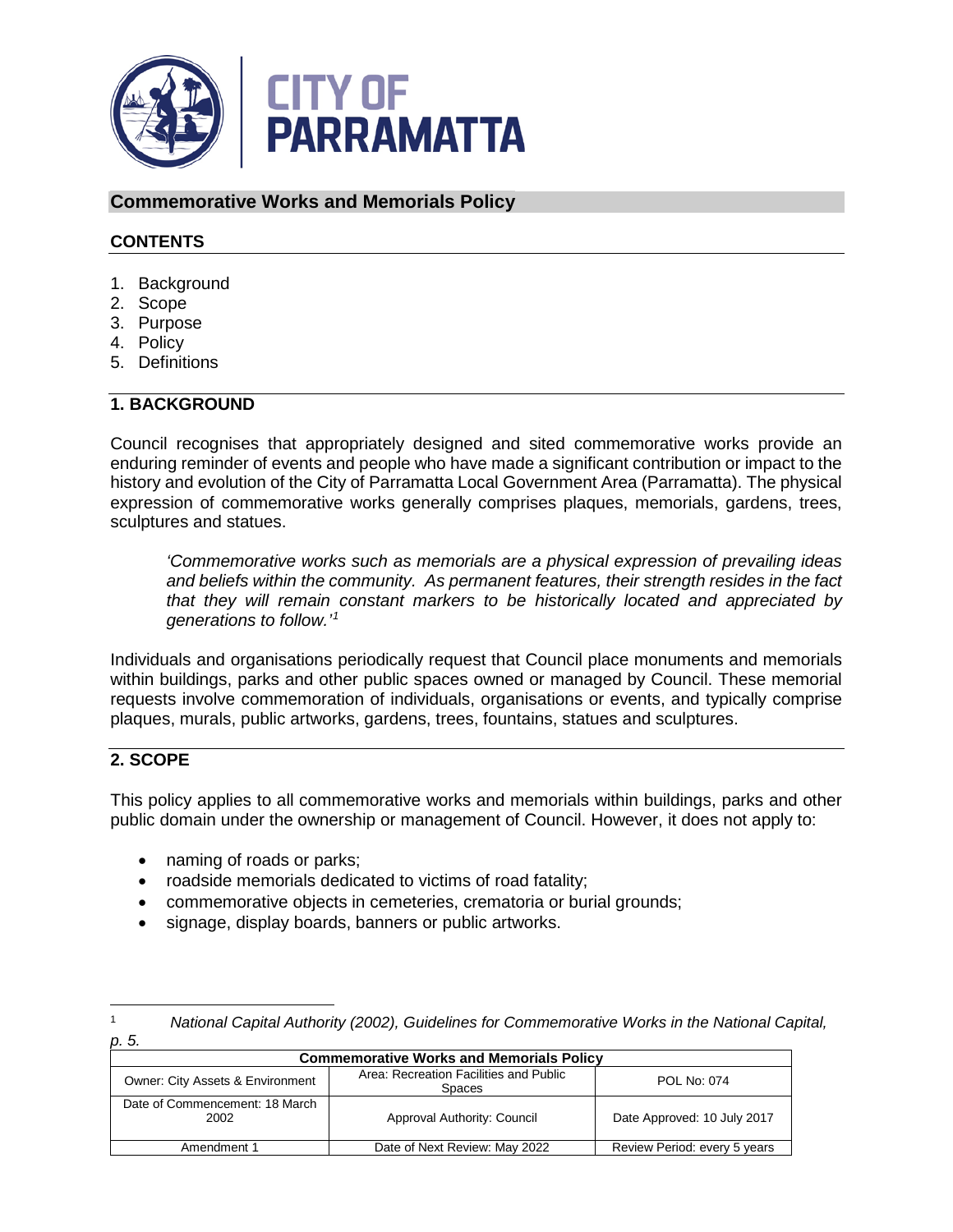



# **3. PURPOSE**

This policy provides a consistent approach to the provision of memorials and other commemorative works located on Council owned or managed buildings, parks and other public spaces. It is to be implemented in conjunction with related policies and guidelines that apply to the naming of streets, parks, public art and other public places.

## **4. POLICY**

 $\overline{a}$ 

- 4.1 Council is committed to protecting the unique character of our parks and other public domain for the benefit of the broader Parramatta community, whilst providing opportunities for appropriately designed monuments and memorials that honour individuals, organisations or events significant to the community and place.
- 4.2 Commemorative works and memorials should:
	- a. reflect the evolving values, ideas and aspirations of the Parramatta community and have cultural significance, that is '*aesthetic, historic, scientific or social value for past, present or future generations'* of the citizens of Parramatta.[2](#page-1-0)
	- b. recognise achievements, services and contributions valued by the people of Parramatta.
	- c. enhance Parramatta's sense of place and increase an understanding of the diversity of Parramatta's cultural heritage, including an individual or organisation that has contributed significantly to the cultural, political or social aspects of Parramatta.
	- d. relate to a demonstrated, significant and acknowledged:
	- civic-minded achievement or endeavour
	- outstanding community achievement and endeavour
	- educational or academic achievement or endeavour
	- achievement or endeavour in justice and law
	- service and sacrifice in war, or as a consequence of war, or the impact of war
	- achievement or endeavour in the visual arts or performing arts
	- literature or literary achievement or endeavour
	- achievement or endeavour in relation to governance and community service
	- achievement or endeavour in relation to sporting excellence.

<span id="page-1-0"></span><sup>2</sup> *Australia ICOMOS (1988), Charter for the conservation of places of cultural significance (The Burra Charter)*, p.20.

| <b>Commemorative Works and Memorials Policy</b> |                                                         |                              |  |  |
|-------------------------------------------------|---------------------------------------------------------|------------------------------|--|--|
| <b>Owner: City Assets &amp; Environment</b>     | Area: Recreation Facilities and Public<br><b>Spaces</b> | POL No: 074                  |  |  |
| Date of Commencement: 18 March<br>2002          | Approval Authority: Council                             | Date Approved: 10 July 2017  |  |  |
| Amendment 1                                     | Date of Next Review: May 2022                           | Review Period: every 5 years |  |  |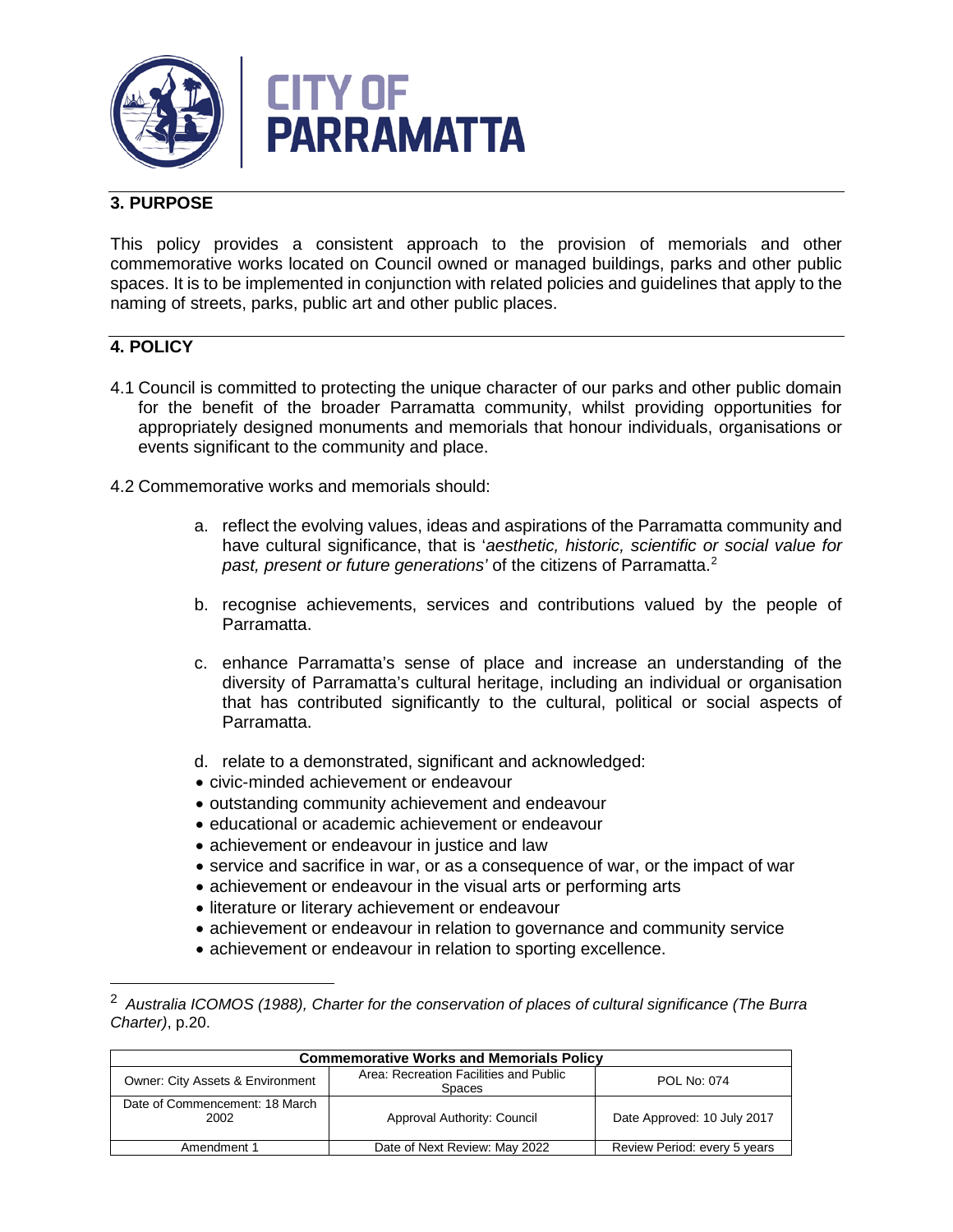

- 4.3 Memorial subjects need to demonstrate the significant contribution by persons, groups, organisations or events to the Parramatta community.
- 4.4 Memorials must convey the cultural and/or geographic significance to the Parramatta community of the person, organisation or event being commemorated.

4.5

- 4.6 Council will engage with the community in the location of the proposed memorial.
- 4.7 Memorials must be aesthetically complementary to the proposed surroundings and unique characteristics of the place and sited so as not intrude upon or damage the natural environment or otherwise create a public risk.
- 4.8 Memorials for individual/s will only be approved posthumously and a minimum of 12 months since the passing of the individual/s to be memorialised consistent with Geographical Names Board (GNB) Guidelines.
- 4.9 Private memorials will not be allowed unless in exceptional circumstances.
- 4.10 No new memorials will be considered to commemorate an individual, group, organisation or event already memorialised.
- 4.11 Council does not guarantee the retention of any plaque or memorial in perpetuity and maintains the right to remove or relocate it should the site be redeveloped or significantly changed in character.

### **5. DEFINTIONS**

**Geographical Names Board of New South Wales (GNB)** - is the statutory body for naming and recording details of places and geographical names within New South Wales.

*Note: The Geographical Names Act 1966, empowers the Board to assign names to places, to investigate and determine the form, spelling, meaning, pronunciation, origin and history of any geographical name and the application of such name with regard to position, extent or otherwise. A place is described in the Act as "any geographical or topographical feature or any district, division, locality, region, city, town, village, settlement or railway station or any other place within the territories and waters of the State of New South Wales but does not include any road, any local government area, urban area, county or district under the Local Government Act, electoral district or subdivision, or any school". The Act also specifies the procedures for formalising names.*

| <b>Commemorative Works and Memorials Policy</b> |                                                         |                              |  |  |
|-------------------------------------------------|---------------------------------------------------------|------------------------------|--|--|
| Owner: City Assets & Environment                | Area: Recreation Facilities and Public<br><b>Spaces</b> | POL No: 074                  |  |  |
| Date of Commencement: 18 March<br>2002          | Approval Authority: Council                             | Date Approved: 10 July 2017  |  |  |
| Amendment 1                                     | Date of Next Review: May 2022                           | Review Period: every 5 years |  |  |